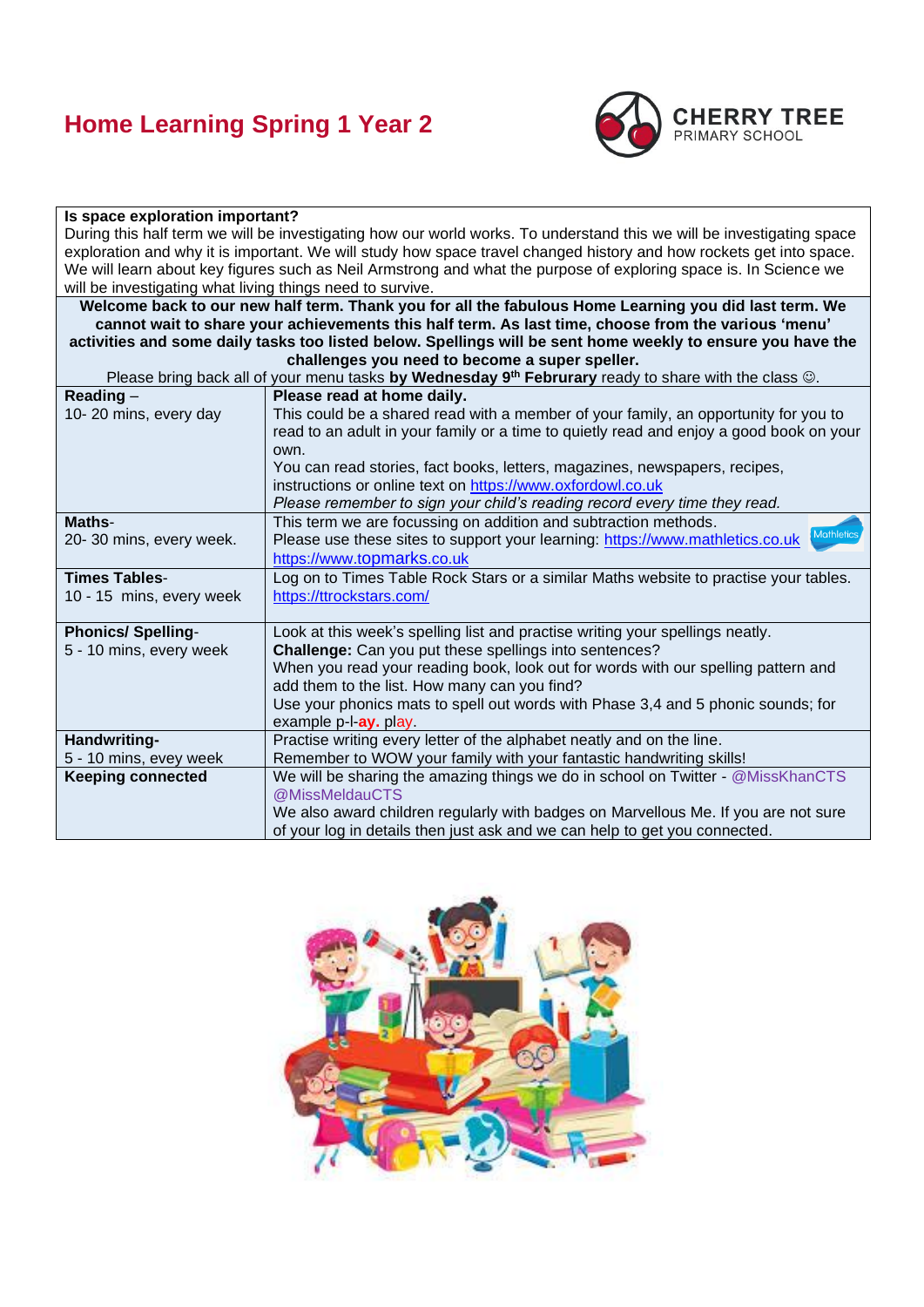### **Home Learning Spring 1 Year 2**



### **Theme Menu: Year 2**